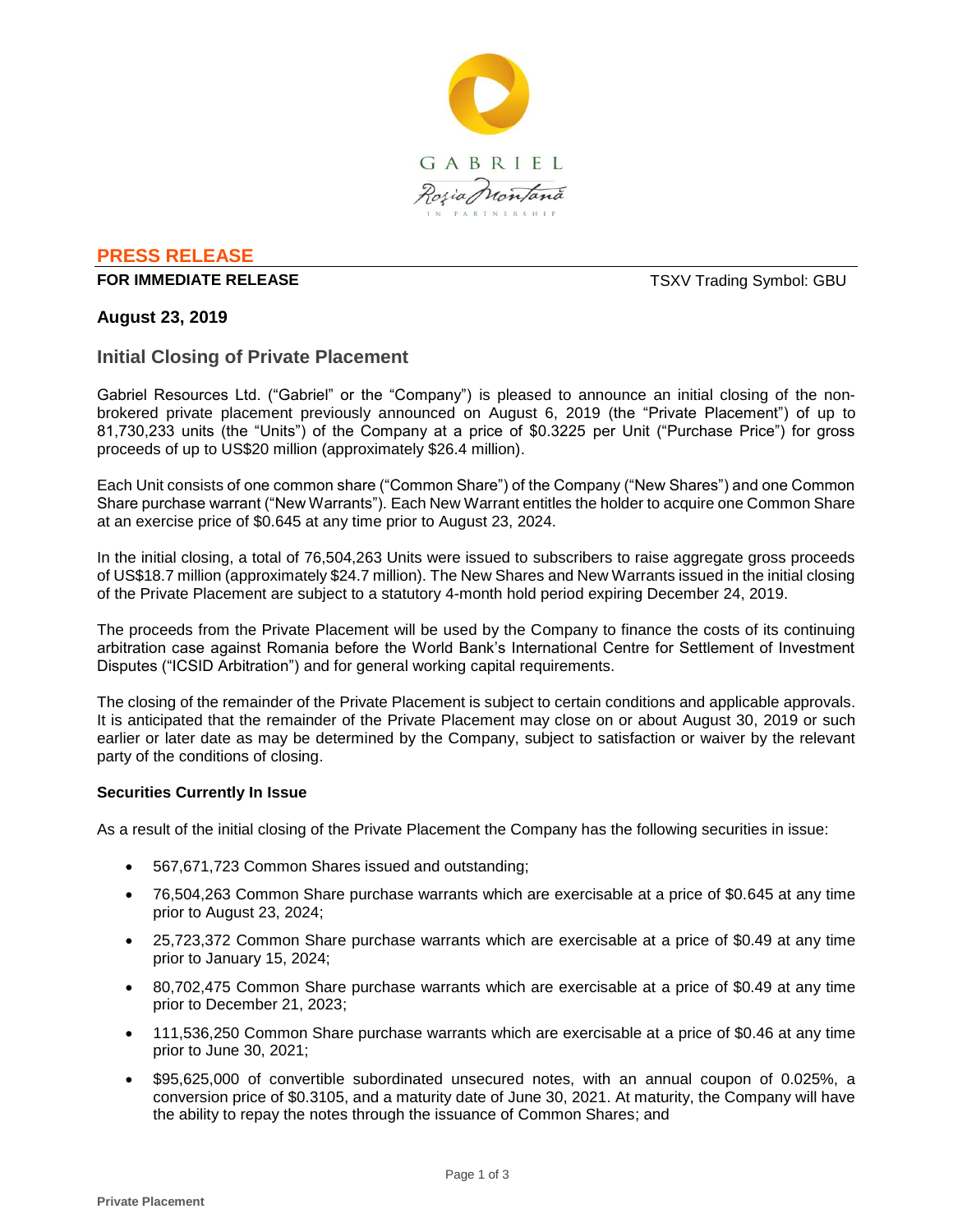- 95,625 arbitration value rights ("AVRs"), comprising:
	- 55,000 AVRs entitling the holders to a pro rata share of 7.5% of any proceeds arising from any monies received by the Company and/or any of its affiliates pursuant to any settlement or arbitral awards irrevocably made in its favour in relation to the ICSID Arbitration ("ICSID Award"), subject to a maximum aggregate entitlement of \$175 million among all holders of such AVRs; and
	- 40,625 AVRs entitling the holders to a pro rata share of 5.54% of any proceeds arising from any ICSID Award, subject to a maximum aggregate entitlement of \$129.3 million among all holders of such AVRs.

The securities described herein have not been, and will not be, registered under the United States Securities Act of 1933, as amended (the "U.S. Securities Act"), or any state securities laws and accordingly may not be offered or sold within the United States or to "U.S. persons", as such term is defined in Regulation S promulgated under the U.S. Securities Act ("U.S. Persons"), except in compliance with the registration requirements of the U.S. Securities Act and applicable state securities requirements or pursuant to exemptions therefrom. This news release does not constitute an offer to sell or a solicitation of an offer to buy any of the Company's securities to, or for the account of benefit of, persons in the United States or U.S. Persons.

The Private Placement was conditionally approved by the TSX Venture Exchange (the "Exchange") on August 12, 2019. The Private Placement remains subject to final acceptance by the Exchange and the receipt of all other applicable approvals.

Further detail regarding the Private Placement can be found in the news release issued by the Company on August 6, 2019, which is available on the Company's website at www.gabrielresources.com and filed on SEDAR at www.sedar.com, and the material change report of the same date also filed on SEDAR.

For information on this press release, please contact:

Dragos Tanase President & CEO Phone: +44 77 99 469 694 dt@gabrielresources.com

Richard Brown Chief Financial Officer Phone: +44 7748 760276 richard.brown@gabrielresources.com

*Neither TSX Venture Exchange nor its Regulation Services Provider (as that term is defined in policies of the TSX Venture Exchange) accepts responsibility for the adequacy or accuracy of this release.*

# **Further Information**

#### **About Gabriel**

Gabriel is a Canadian resource company listed on the TSX Venture Exchange. The Company's principal focus has been the exploration and development of the Roșia Montană gold and silver project in Romania ("Roşia Montană Project"). The Roşia Montană Project, one of the largest undeveloped gold deposits in Europe, is situated in the South Apuseni Mountains of Transylvania, Romania, an historic and prolific mining district that since pre-Roman times has been mined intermittently for over 2,000 years. The exploitation license ("License") for the Roşia Montană Project is held by Roșia Montană Gold Corporation S.A., a Romanian company in which Gabriel owns an 80.69% equity interest, with the 19.31% balance held by Minvest Roșia Montană S.A., a Romanian state-owned mining company. It is anticipated that the Roşia Montană Project would bring over US\$24 billion (at US\$1,200/oz gold) to Romania as potential direct and indirect contribution to GDP and generate thousands of employment opportunities.

Upon obtaining the License in June 1999, the Group (as defined below) focused substantially all of their management and financial resources on the exploration, feasibility and subsequent development of the Roşia Montană Project. Despite the Company's fulfilment of its legal obligations and its development of the Roşia Montană Project as a high-quality, sustainable and environmentally-responsible mining project, using best available techniques, Romania has blocked and prevented implementation of the Roşia Montană Project without due process and without compensation. Accordingly, the Company's current core focus is the ICSID Arbitration. For more information please visit the Company's website at **www.gabrielresources.com**.

#### **Forward-looking Statements**

This press release contains "forward-looking information" (also referred to as "forward-looking statements") within the meaning of applicable Canadian securities legislation. Forward-looking statements are provided for the purpose of providing information about management's current expectations and plans and allowing investors and others to get a better understanding of the Company's operating environment. All statements, other than statements of historical fact, are forward-looking statements.